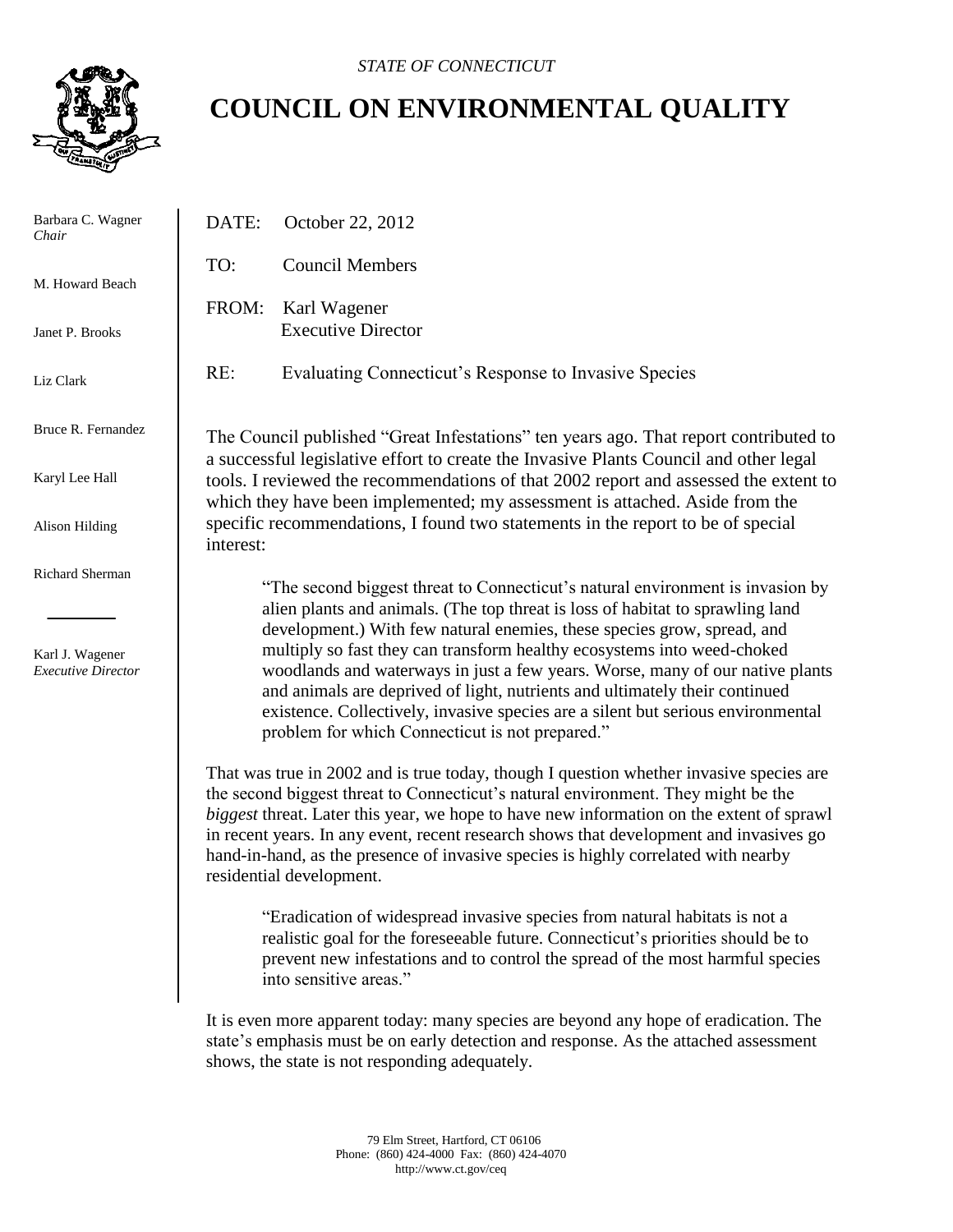Summary: Areas of the state are overrun with invasive species. Private and public landowners spend millions of dollars to control them, though the money is often not noted explicitly by the spenders to be for control of invasive species. (It is for control of weeds in lakes, vines in trees, thorny shrubs (barberry) in woodlands, etc.). Invasive species costs us in other ways as well, such as worsening the power outages during storms as trees weakened and weighted down by invasive vines fall too easily. Given the status of invasive species as our greatest ecological threat and their cost to our pocketbooks, it is remarkable that the state has not put in place a commensurate response to keep the problem from getting significantly worse. No other environmental threat – air pollution, water pollution, water diversion – is addressed through such a diffuse assemblage of responsibilities and unfunded authorities; those other environmental threats are the focus of specific management programs. With the exception of an invasive species coordinator who works for the University of Connecticut, everyone working on the problem does so as a component of their larger state responsibilities or as a volunteer. It will not be possible to contain invasive species if as a state we do not commit sufficient resources.

**Attachment**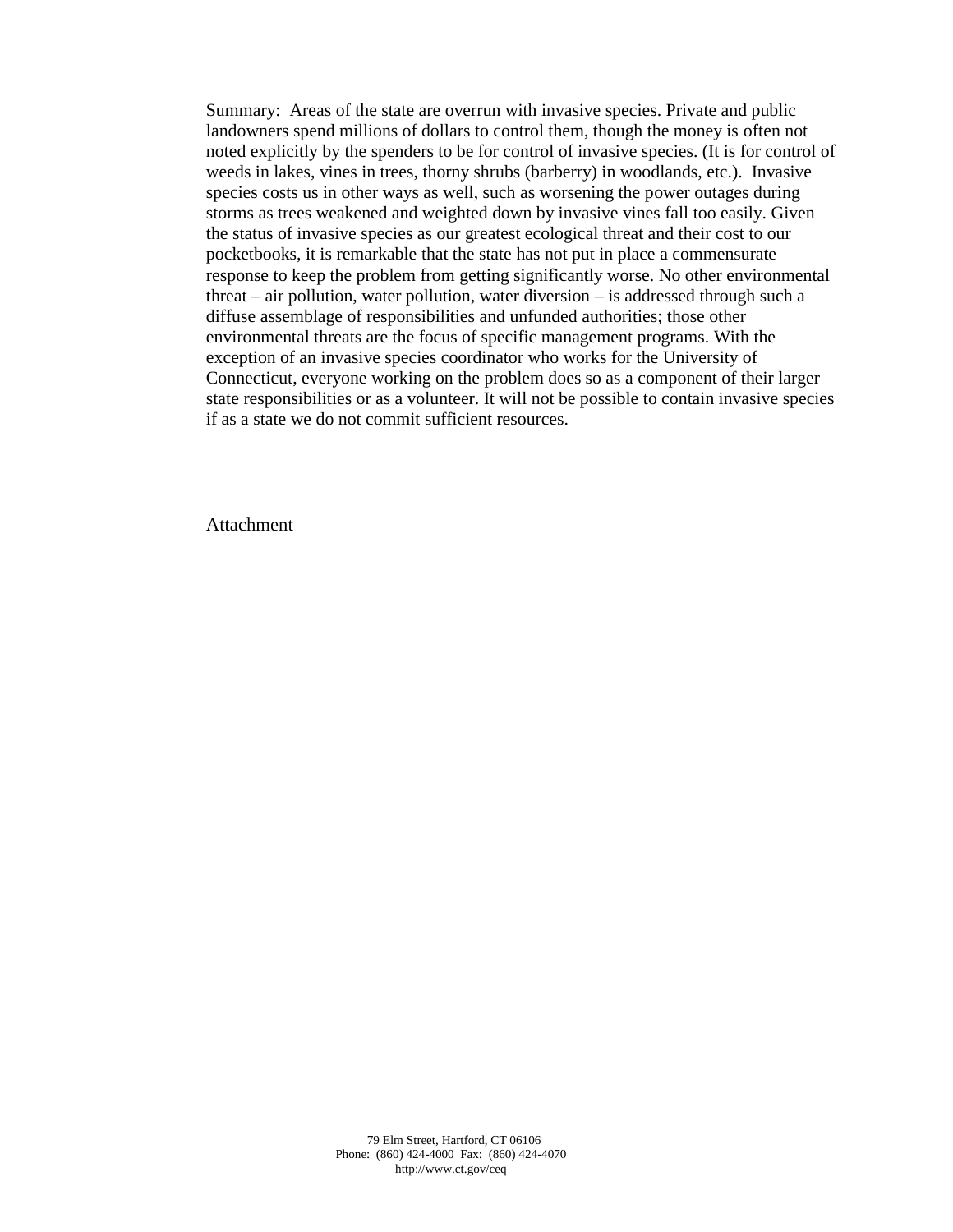2012 Assessment of Progress Toward the CEQ's Recommendations of 2002

Blue = 2002 Text from "Great Infestations."

 $\text{Red} = 2012$  Status Update  $(10/22/12)$ 

### RECOMMENDATIONS

## **SETTING PRIORITIES**

Connecticut's priorities should be to prevent new infestations and to control the spread of the most harmful species into sensitive areas. The Council recommends the following six specific steps: Eradication of widespread invasive species from natural habitats is not a realistic goal for the foreseeable future.

#### for the foreseeable future. Connecticut's priorities should be to prevent new infestations RAPID RESPONSE TO NEW INVASIONS

recommends the following six specific steps: **EXECUTES:** TO NEW TO NEW INVARIATE TO NEW INVARIANCE TO NEW INVESTORS TO NEW YORK OF SUPPORT OF A agencies, must have resources on hand (much like chemical emergency response teams) and legal authority to take 1. **Connecticut must develop an effective capability for rapid response to NEW reports of harmful infestations, both on public and private lands**. This team, which could be coordinated by any number of immediate action.

**reports of harmful infestations, both on public and private lands**. This team, which could be finated. By any number of agencies, must have resources on hand (must have resources on hand (much hand (much hand (much hand (much hand (much hand (much hand (much hand (much hand (much hand (much hand (much hand 2012: The state's record is mixed.

- State agencies (DEEP, CAES) have the legal authority to respond to insect invasions, as they  $\bullet$ demonstrated with the firewood quarantine put in place when the Emerald Ash Borer was discovered in 2012. (Dependent of the state of the state of the state of the state of the state of the state of the state of the state o 2012. (Regrettably, this is only a containment strategy and the ash trees of Connecticut's forests are, barring an unexpected intervention or scientific triumph, almost certainly doomed.)
- $\sum_{i=1}^{\infty}$  State and Legal authority to respond the legal authority to  $\sum_{i=1}^{\infty}$ State agencies (CAES, DEEP, DoAg) have the authority to respond to reports of invasives in commerce, the Emerald Ash Borer was discovered in 2012. (Regrettably, this is only a including seeds.
- $\bullet$ When an invasive aquatic infestation is discovered on private property, the state is not always able to respond. When the property-owner is resistant to action, then the prospects are not good. When the property owner is cooperative, the state sometimes has nothing to offer for assistance. Both situations are ongoing. invasives in commerce, including seeds.
- Response to some species has been ad hoc; attempts to eradicate early reports of Mile-a-Minute depended  $\bullet$ on volunteers and, while heroic, were inadequate. while heroic, were madequate.
- No species has been knocked out upon its discovery in Connecticut. [Still verifying this.] Work is ongoing  $\bullet$ to eradicate the sole known remaining infestation of Yellow Floating Heart in a private pond. (State resources are being deployed there because hope still exists for stopping the species.) exproved there because hope suit exists for stopping the species.)
- DEEP is working on an early detection and response policy for aquatic invasive species for publication in  $\bullet$ 2013.

verifying this.] Work is ongoing to eradicate the sole known remaining *Explanation*: The opportunity to stop a species occurs when it grows in only one or two places in the state. When Water Chestnut was discovered in two locations, the DEP responded with a combination of staff time (as it was available from other projects), volunteers, and small grant funds. Though not yet eradicated, the colonies are getting smaller. When it was discovered in a third place, the DEP did not respond because the plant was growing into more waterways before taking action? in a private pond – even though the landowner sought help. Why wait for the seeds to be dispersed by waterfowl

2012: The Water Chestnut infestations in the Connecticut River have been reduced through manual pulling. The original infestation in the Hockanum River persists. The plant has been discovered in privately-owned ponds.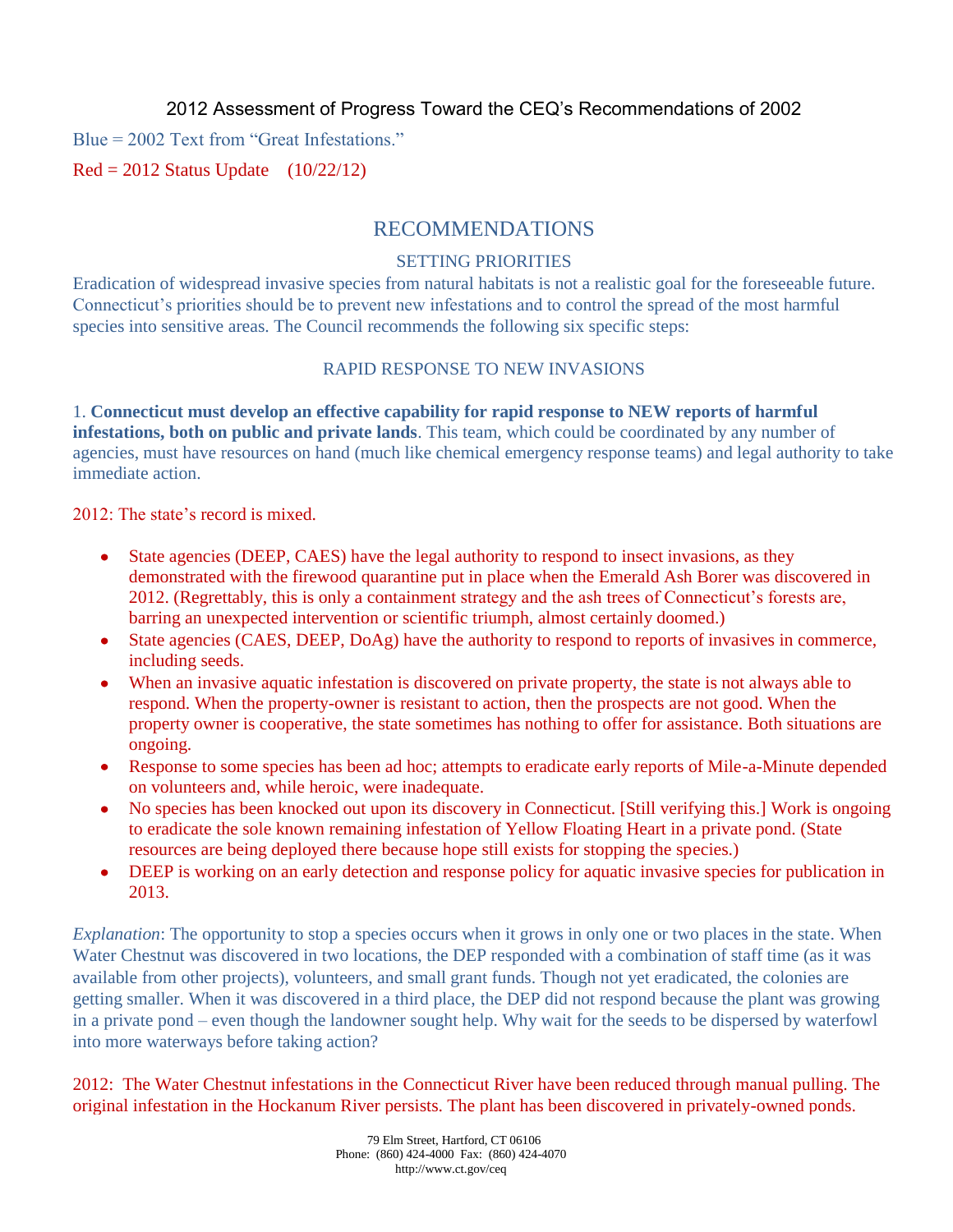#### PLAN THE CAMPAIGN

2. **The DEP should be provided authority and funds to prepare a comprehensive plan, within one year, that would define priorities for battling invasive species.** This plan, with references to specific species and means of control, should define priorities for both state and private lands.

2012: A state plan for aquatic nuisance species was published in 2006. There is no similar plan for terrestrial species.

Also, when the DEP acquires land, it should assess the threat from invasive species and how that threat can best be managed. (This recommendation should not be allowed to slow the DEP's efforts to save outstanding lands from the number one threat, which is misplaced development.) DEEP staff does incorporate invasive species control into its management plans.

*Explanation*: Many species will never be eradicated from Connecticut's fields and forests, and would be low priority for control. However, those same species could be ecological nightmares in designated natural areas. A plan would help the state assess what needs to be done and when.

#### PREVENT ACCIDENTS

3. **Improve information campaigns to prevent the spread of species that are introduced accidentally.** The Governor and General Assembly should require the DEP to create information campaigns about preventing the spread of species that are introduced accidentally. Connecticut will need to work with regional bodies to better control species that "hitchhike" on boats and plant pots. An informed public will be essential.

2012: DEEP has a campaign to inform boaters and to urge them to inspect their boats and motors for invasive species before transporting them, which also is the law now. There is no similar campaign for terrestrial species.

#### PUT SOMEBODY IN CHARGE

4. **The Connecticut Invasive Plant Working Group** has organized itself to discuss the problems of invasive species and work cooperatively toward solutions. This body, representing numerous agencies and organizations as well as private companies, is a commendable example of cooperative work in the sphere of public policy. To the extent state government can further the work and status of this body, it should do so.

2012: Again, the record is mixed:

- The Invasive Plants Council was created by statute (see below) to determine which species should be  $\bullet$ prohibited from commerce and transportation.
- The Connecticut Invasive Plant Working Group works harder than ever, but has no official status.  $\bullet$
- Responsibility for inspection of nurseries, garden stores, pet shops and other establishments is distributed among several agencies (CAES, DEEP, DoAg), as is inspection of water bodies (CAES, DEEP). The same is true for enforcement (to its limited extent) and education.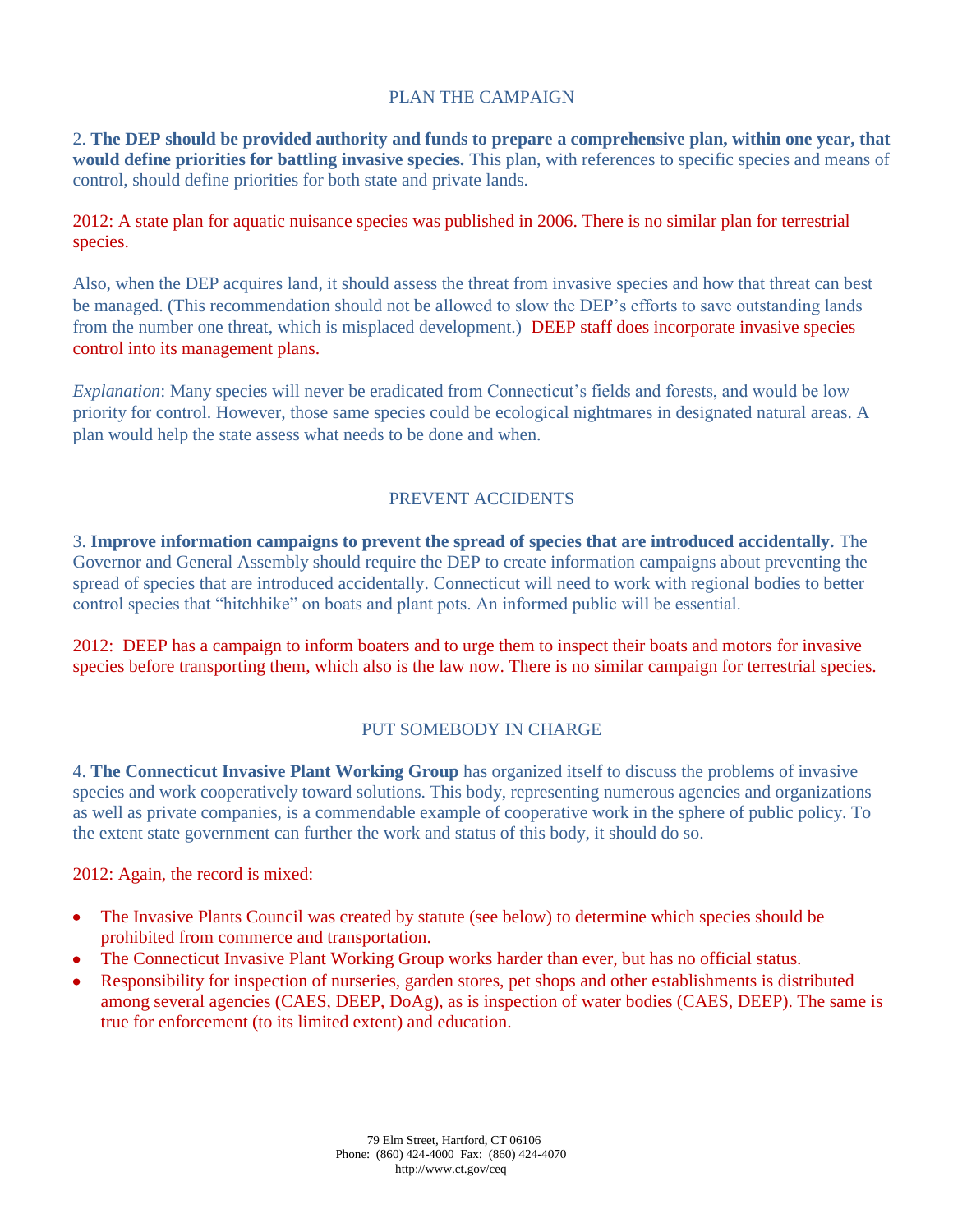#### PHASE OUT THE REPEAT OFFENDERS

#### **5. Discourage the spread of invasive species already established.**

The eradication of some invasive species is a challenge almost hopeless. Nonetheless, it would be a mistake, ecologically and economically, to encourage their spread into areas not currently infested. There is no sound reason to continue spreading and planting these species, as there are non-invasive substitutes for virtually all of these plants. With ample warning, the horticultural industry should be able to switch from the invasive to the safe.

#### **The Council recommends the following four specific actions to help control the spread of species that are already established in Connecticut:**

A. The Governor and General Assembly should assign one agency with responsibility for informing the public about the dangers of invasive species, and appropriate adequate funds. This publicity program should include annual surveys to measure the campaign's effectiveness. The goal of the campaign should be to have Connecticut residents purchasing non-invasive plants instead of invasive ones.

2012: Several state and federal agencies work to inform the public through posters, websites, booths at garden shows, symposia, lectures, flyers, etc. To date, these efforts have had the benefit of providing guidance to the concerned consumer, but they leave the unconcerned uninformed.

B. The responsible agency should work closely with the horticultural industries on plans to inform the public.

2012: There have been cooperative efforts on posters and other efforts; see immediately above.

C. The Governor and/or General Assembly should direct all state agencies to 1) refrain from planting any species on the list of invasive species prepared by the DEP, and 2) insert into all construction and maintenance contracts and economic development grants a standard provision that prohibits use of state funds for the planting of any species on the DEP's list.

2012: Improvement: CGS 22a-381c prohibits state agencies from buying invasive species. Also, some regulated projects, such as utility lines approved by the Siting Council, include provisions for controlling invasive species.